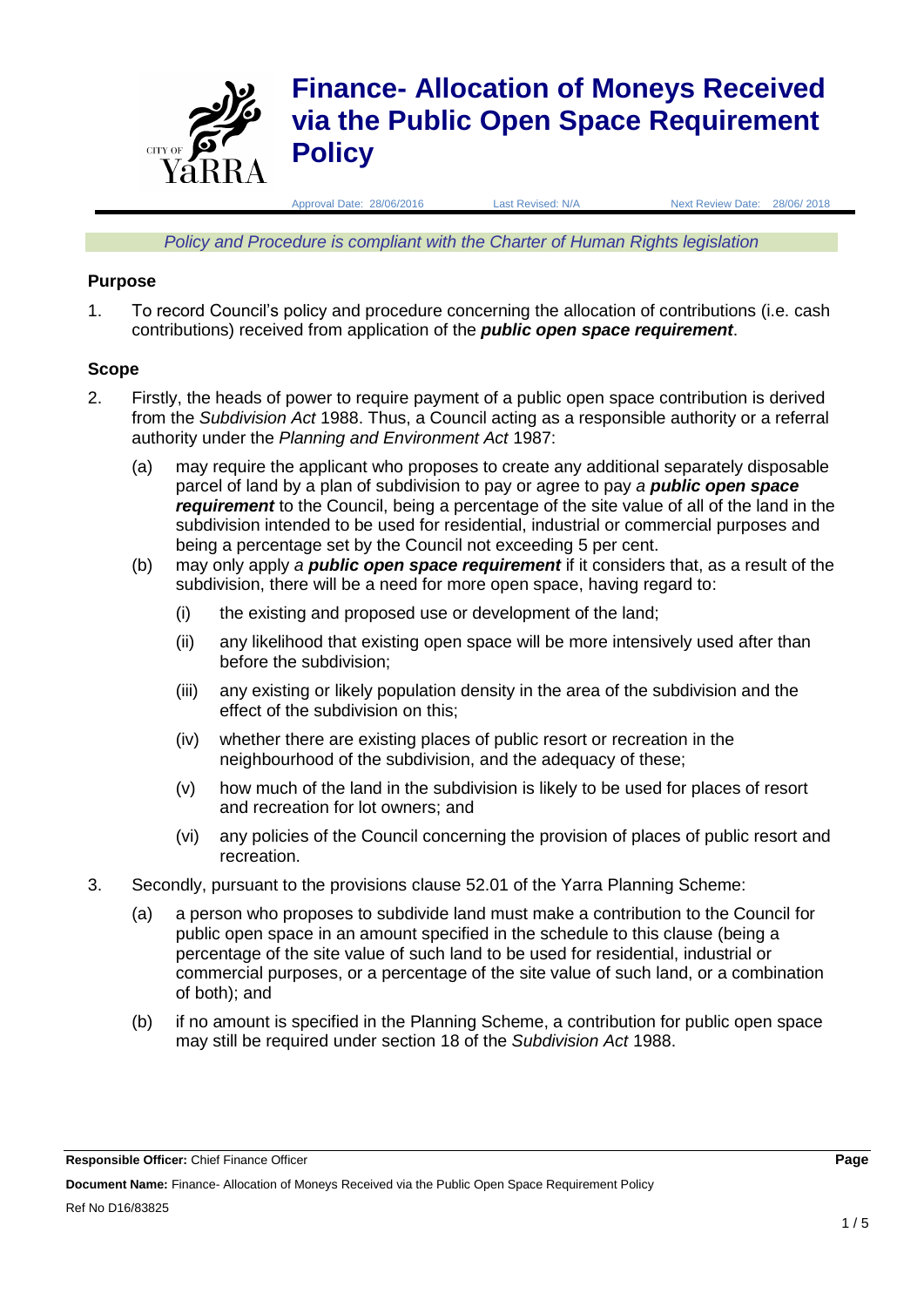

Approval Date: 28/06/2016 Last Revised: N/A Next Review Date: 28/06/2018

- 4. Thirdly, the provisions of clause 22.12 of the Yarra Planning Scheme:
	- (a) identify the intent behind the percentage contained in clause 52.01 of the Yarra Planning Scheme which is in turn, drawn from the Yarra Open Space Strategy which identifies that the objectives of collecting open space contributions are:
		- (i) to implement the Yarra Open Space Strategy;
		- (ii) to identify when and where land contributions for public open space are preferred over cash contributions; and
		- (iii) to ensure that where appropriate, land suitable for public open space is set aside as part of the design of a development so that it can be transferred to or vested in Council, in satisfaction of the public open space contribution requirement; and
	- (b) direct that this policy applies to all residential proposals, mixed use proposals incorporating residential uses and proposals incorporating residential subdivision.

## **Policy statement**

- 5. *Public open space requirement* contributions (i.e. cash contributions) collected by the Council must be separately accounted for and allocated to land acquisition for new reserves, undertaking open space capital works or improving existing open space.
- 6. Council will allocate *public open space requirement* contribution funds in line with its adopted Open Space Strategy for the benefit of new population on whose behalf the contributions are collected. The *public open space requirement* contributions (i.e. cash contributions) funding component toward each adopted open space project, **must** be able to be capitalised in accordance with the Audit requirements and Accounting regulations.
- 7. Council will as necessary, re-write its Open Space Strategy to ensure projects align with new population movements and subdivisions within the municipality.
- 8. As projects are implemented over time, there should be an equitable and balanced distribution of *public open space requirement* contributions expenditure, so that locations with larger numbers of new dwellings (and therefore a larger new population) benefit in line with the level of contributions made toward strategy implementation.
- 9. Yarra City Council is currently authorised to apply *its public open space requirement* at a percentage rate of 4.5%.
- 10. Yarra City Council initially collects such *public open space requirement* contributions (i.e. cash contributions) into an income account titled Developer Contributions Received.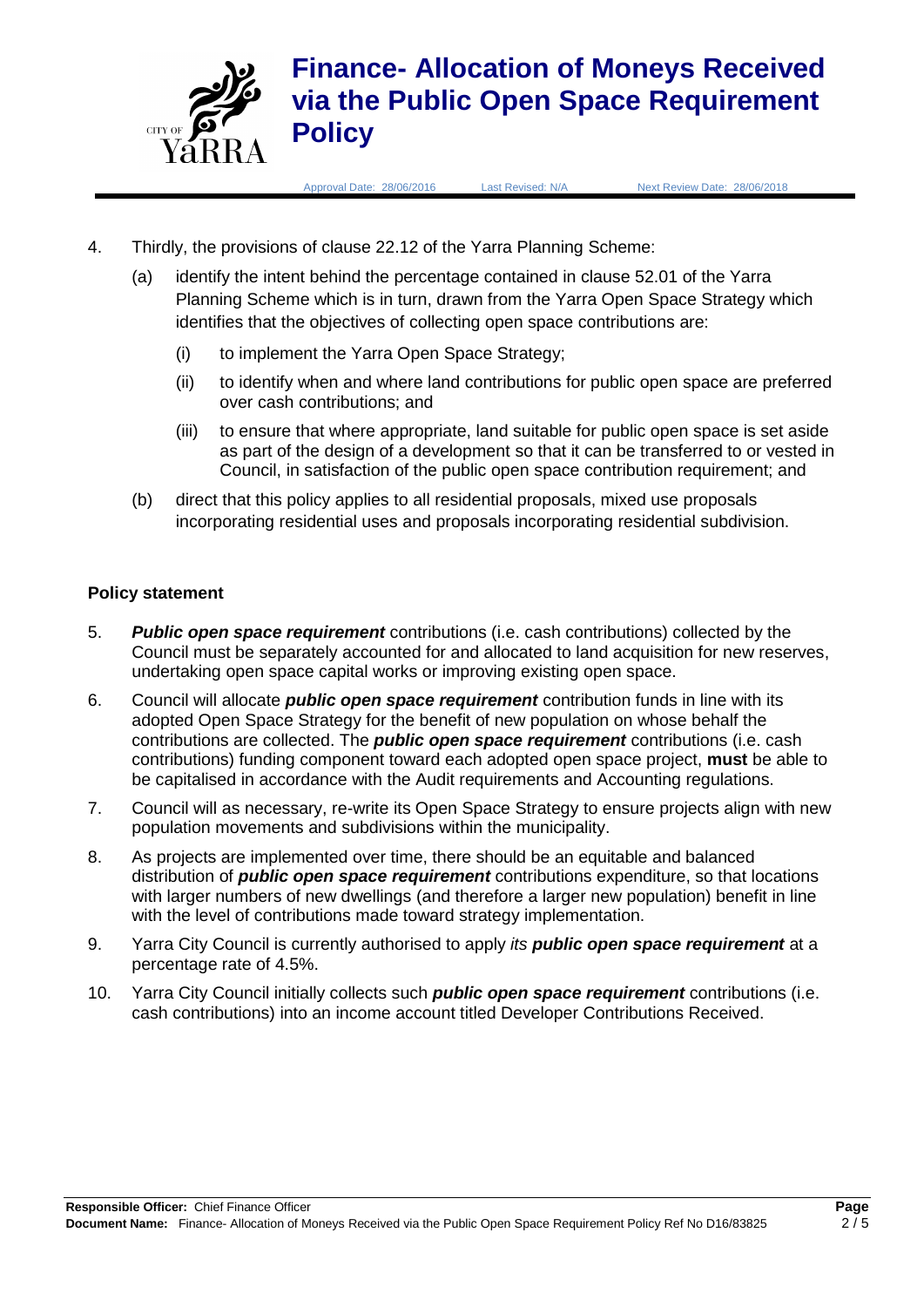

Approval Date: 28/06/2016 Last Revised: N/A Next Review Date: 28/06/2018

- 11. Yarra City Council shall endeavour to acquit *public open space requirement* contributions (i.e. cash contributions) received within the financial year of their receipt, against legitimate capital renewal or upgrade works undertaken in that financial year.
- 12. At the end of each financial year, the balance of any unspent *public open space requirement* contributions collected (i.e. cash contributions), are to be transferred into a formal reserve account titled the "**Open Space Reserve**".
- 13. The Council must only expend such *public open space requirement* contributions received for the purposes provided under the *Subdivision Act* 1988 and the *Planning and Environment Act* 1987 which would include:
	- (a) the **creation of new** open space and recreational facilities;
	- (b) the **upgrading** of open space and recreational facilities, only to the extent which such works would result in existing open space being more intensively used after than before the subdivision; and
	- (c) the **renewal or improving** of open space and recreational facilities, **only to the extent** which such works would result in the existing open space/recreation facility, being more intensively used after than before the subdivision.
- 14. Contributions received from the *public open space requirement* **shall not be used for any maintenance works.**
- 15. Contributions received from the *public open space requirement* **must only** be used for the conduct of feasibility studies and design costs relating to the development of open space or recreation facilities **if such expenditure is able to be capitalised in the Council's annual accounts in accordance with audit and accounting guidelines**.
- 16. In determining to allocate monies from the *public open space requirement contributions*, the Council shall have regard to the following definitions.

# **Definitions**

| <b>Term / Abbreviation</b> | <b>Definition</b>                                                                                                                                                                                                                |
|----------------------------|----------------------------------------------------------------------------------------------------------------------------------------------------------------------------------------------------------------------------------|
| Capital Expenditure        | Expenditure used to create new assets or to increase the<br>capacity of existing assets beyond their original design capacity<br>or service potential. Capital expenditure increases the value of<br>asset stock.                |
| Capital Works - New        | The acquisition or creation of a new asset to provide additional<br>services.<br>(Shall include implementation of new works (e.g. purchase<br>of land and/or the construction of new open space and<br>recreational facilities). |

**Responsible Officer:** Chief Finance Officer **Page**

**Document Name:** Finance- Allocation of Moneys Received via the Public Open Space Requirement Policy Ref No D16/83825 3 / 5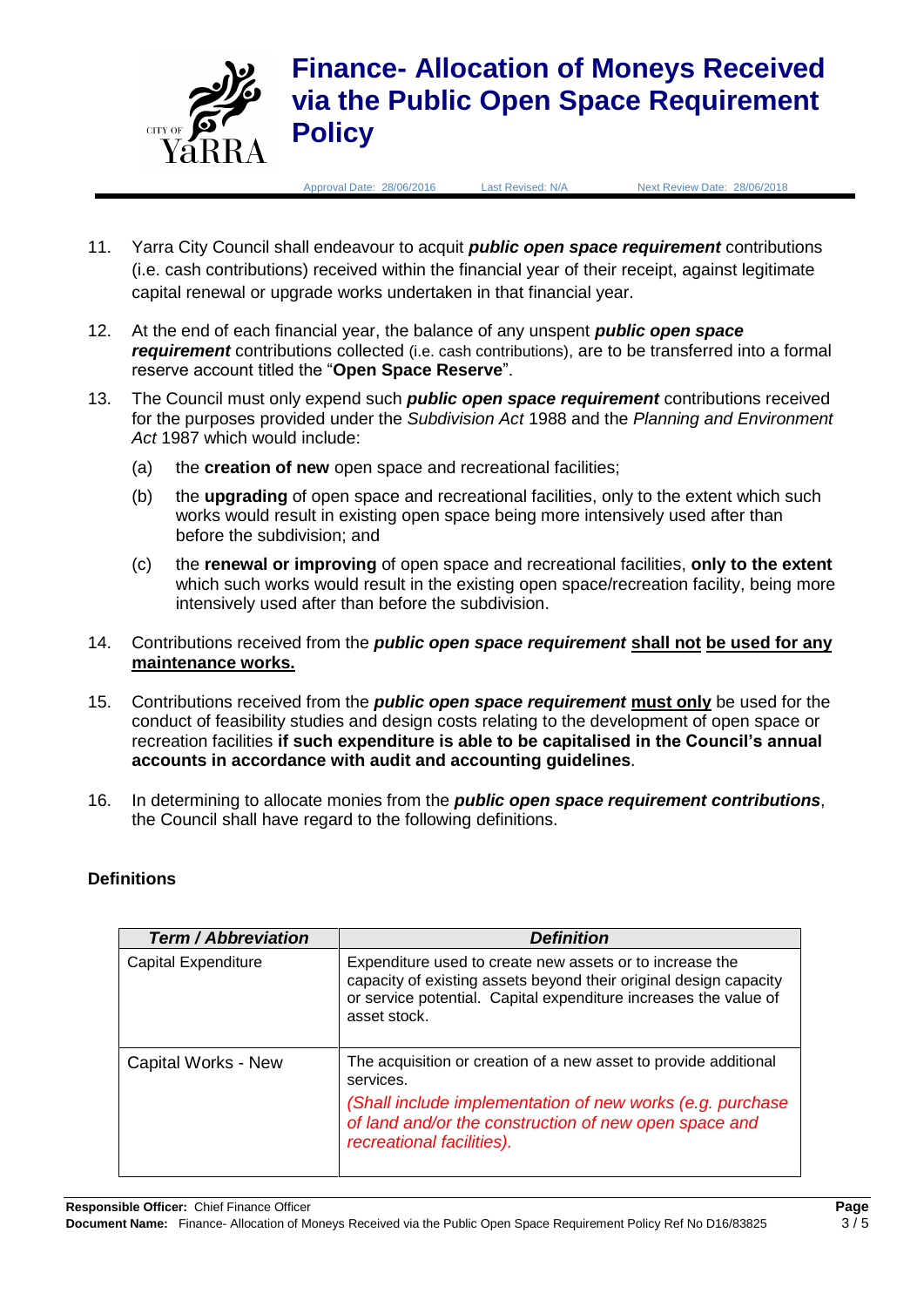

# **Finance- Allocation of Moneys Received via the Public Open Space Requirement Policy**

Approval Date: 28/06/2016 Last Revised: N/A Next Review Date: 28/06/2018

| Capital Works - Upgrade | To increase the capacity of existing assets beyond their original<br>design capacity or service potential.<br>(Shall include the percentage of any development by way<br>of upgrade works, i.e. works which will increase the<br>capacity of the facility to the extent that the existing open<br>space will be able to be more intensively used after the<br>upgrade works than before the subdivision/s.<br>Examples could include:<br>replacement of grass surface of an oval with a<br>(i)<br>synthetic surface which enabled significantly<br>increased year around usage;<br>the replacement and expansion of new updated<br>(ii)<br>playground equipment;<br>(iii)<br>Improving open space which may include<br>installation of such as:<br>Seating/spectator cover<br>Grass areas/ovals<br><b>Public toilets</b><br>Landscaping<br><b>Barbeque facilities</b><br>Play equipment |
|-------------------------|-----------------------------------------------------------------------------------------------------------------------------------------------------------------------------------------------------------------------------------------------------------------------------------------------------------------------------------------------------------------------------------------------------------------------------------------------------------------------------------------------------------------------------------------------------------------------------------------------------------------------------------------------------------------------------------------------------------------------------------------------------------------------------------------------------------------------------------------------------------------------------------------|
|                         | Pathways/walking trails                                                                                                                                                                                                                                                                                                                                                                                                                                                                                                                                                                                                                                                                                                                                                                                                                                                                 |
| Capital Works - Renewal | Works to replace existing assets or facilities with assets or<br>facilities of equivalent capacity or performance capability.<br>(Allocations from the Reserve Fund may be applied to the<br>percentage of any works which renew existing open space<br>and recreational facilities but only in such instances<br>where the renewal works will enable the facility to be more<br>intensively used than before the renewal works.)                                                                                                                                                                                                                                                                                                                                                                                                                                                       |
| Disposal                | Actions necessary to decommission and dispose of assets that<br>are no longer required.                                                                                                                                                                                                                                                                                                                                                                                                                                                                                                                                                                                                                                                                                                                                                                                                 |
| Maintenance             | All actions necessary for retaining an asset as near as<br>practicable to its original condition, but excluding rehabilitation or<br>renewal. Maintenance does not increase the service potential of<br>the asset or keep it in its original condition, it slows down<br>deterioration and delays when rehabilitation or replacement is<br>necessary.                                                                                                                                                                                                                                                                                                                                                                                                                                                                                                                                   |